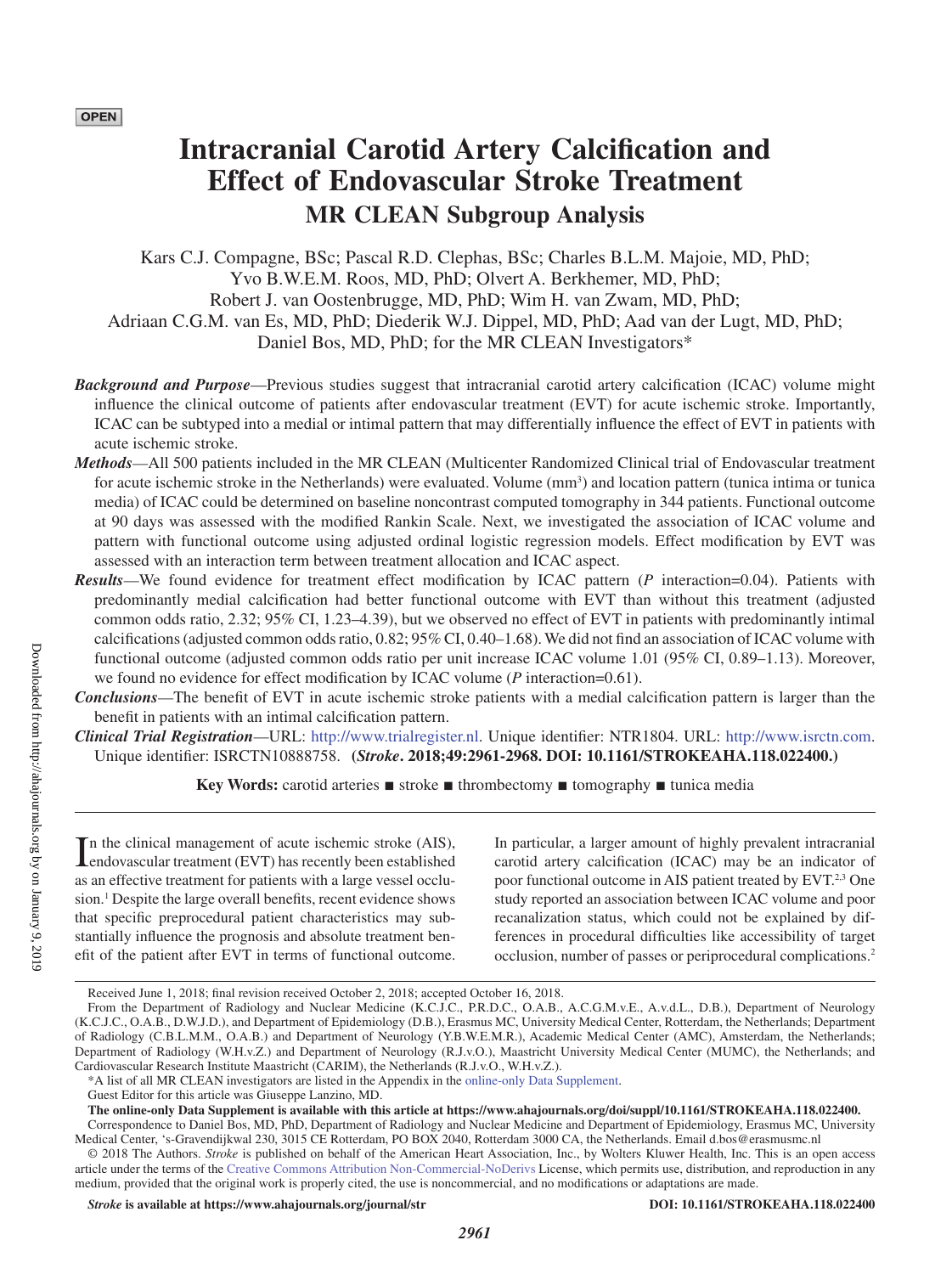Yet, given the retrospective design of previous studies, in combination with the older, less effective EVT techniques that were investigated, more evidence is required to establish whether ICAC influences functional outcome in AIS patients. Furthermore, because of the lack of control (non-EVT) groups in previous studies modification of treatment effect by ICAC volume could not be assessed.

In addition to the volume of ICAC, 2 distinct morphological patterns of ICAC were recently highlighted that likely represent 2 different pathological processes.4,5 In brief, one of the patterns is characterized by calcification in the tunica intima (intimal calcification pattern), whereas in the other pattern calcification is primarily present in the tunica media (medial calcification pattern).6–8 A recently published study observed differences in cardiovascular risk factor profile between patients with intimal and medial calcification patterns.<sup>9</sup> The 2 types of calcification may relate differently to functional outcome and EVT effect in these patients.

Against this background, we performed a post hoc analysis of the MR CLEAN (Multicenter Randomized Clinical trial of Endovascular treatment of Acute ischemic stroke in the Netherlands) and investigated the effect of the volume and pattern of ICAC on functional outcome and on treatment effect.10 This knowledge may directly contribute to our insight into factors influencing the success of EVT in AIS patients.

#### **Methods**

Anonymized trial data and analytic methods that support our study findings are available from the principal investigator (Email mrclean@erasmusmc.nl) on reasonable request.

# **Patients**

Data originated from the MR CLEAN trial which investigated the effectiveness of EVT in AIS patients.<sup>10</sup> All patients had a radiographically confirmed proximal intracranial arterial occlusion and a minimal score of 2 on the National Institutes of Health Stroke Scale at baseline. Treatment had to be possible within 6 hours after symptom onset. Patients were randomized between EVT (intervention) or no EVT (control) along with usual medical care. Intravenous alteplase before randomization was allowed. Demographics, laboratory tests, and medical cardiovascular history were collected at baseline as previously described.11 Baseline imaging was performed with noncontrast computed tomography (NCCT) and CT angiography (CTA), evaluating the Alberta Stroke Program Early CT Score, the location of occlusion, and collateral status.12,13 Written informed consent before randomization was provided by all patients or their legal representatives. The study protocol was approved by a central medical ethics committee and the research board of each participating center. Funders of the original study and this post hoc study had no role in study design, data collection, data analysis, data interpretation, or writing of the article. All authors had full access to all the data in the study and approved the article for publication.

#### **Assessment of ICAC**

#### *ICAC Volume*

All study participants underwent NCCT before randomization, on which ICAC volumes were quantified (mm<sup>3</sup>) in the symptomatic intracranial internal carotid arteries separately. ICAC was evaluated from the horizontal part of the petrous (horizontal) segment of the artery till its top (circle of Willis). All segmentations of ICAC volume were done manually by 2 experienced observers (K.C.J. Compagne and P.R.D. Clephas) with a custom-made, reliable, and validated tool in ImageJ.14 The number of pixels with a Hounsfield unit ≥130 was multiplied by pixel-size and slice increment to obtain the volume of ICAC (mm<sup>3</sup>). Interobserver agreement has been published previously with an intraclass correlation coefficient of 0.99.<sup>14</sup>

#### *ICAC Pattern*

The pattern of ICAC was differentiated into intimal and medial ICAC according to a recently developed and validated scoring method<sup>15</sup> (Figure 1). In short, this scoring method evaluates circularity, thickness, and morphology of the calcification using a specific weighting to determine whether calcification is predominantly intimal (<7 points) or medial (≥7 points). Two observers (K.C.J. Compagne and P.R.D. Clephas) independently graded all ICAC calcifications and were blinded to the symptomatic side during scoring. In case of disagreement, a consensus reading was performed between both observers.

## **Outcome Assessment**

Functional outcome at 90 days after the intervention was assessed with the modified Rankin Scale (mRS) by an independent research nurse who was blinded for treatment allocation.<sup>16</sup> Recanalization status on follow-up CTA at 24 hours, evaluated by the modified arterial occlusive lesion score, was assessed by an independent core lab.17 Follow-up infarct volumes at 5 to 7 days follow-up were semiautomatically segmented on NCCT scans with the use of validated software.18 Safety end points were reported by local neurologists. Symptomatic intracranial hemorrhage was defined as neurological deterioration (an increase of 4 or more points on the National Institutes of Health Stroke Scale score) and evidence of intracranial hemorrhage on imaging studies.

# **Population for Analyses**

Patients with NCCT scans with a slice thickness >3 mm, that could not be assessed reliably for ICAC, were excluded. Other reasons for excluding patients were movement artifacts, incomplete scans, inappropriate reconstruction, unavailable axial slices, or unavailable NCCT scan.



**Figure 1.** Patterns of medial and intimal intracranial carotid artery calcification on noncontrast computed tomography (CT). Medial calcification pattern is identified as a thin, continuous, and almost circular calcification patterns in axial viewing plane (**A**; **upper**) and coronal viewing plane (**A**; **lower**). Intimal calcification pattern is identified as a thick, irregular, and noncircular calcification patterns in axial viewing plane (**B**; **upper**) and coronal viewing plane (**B**; **lower**).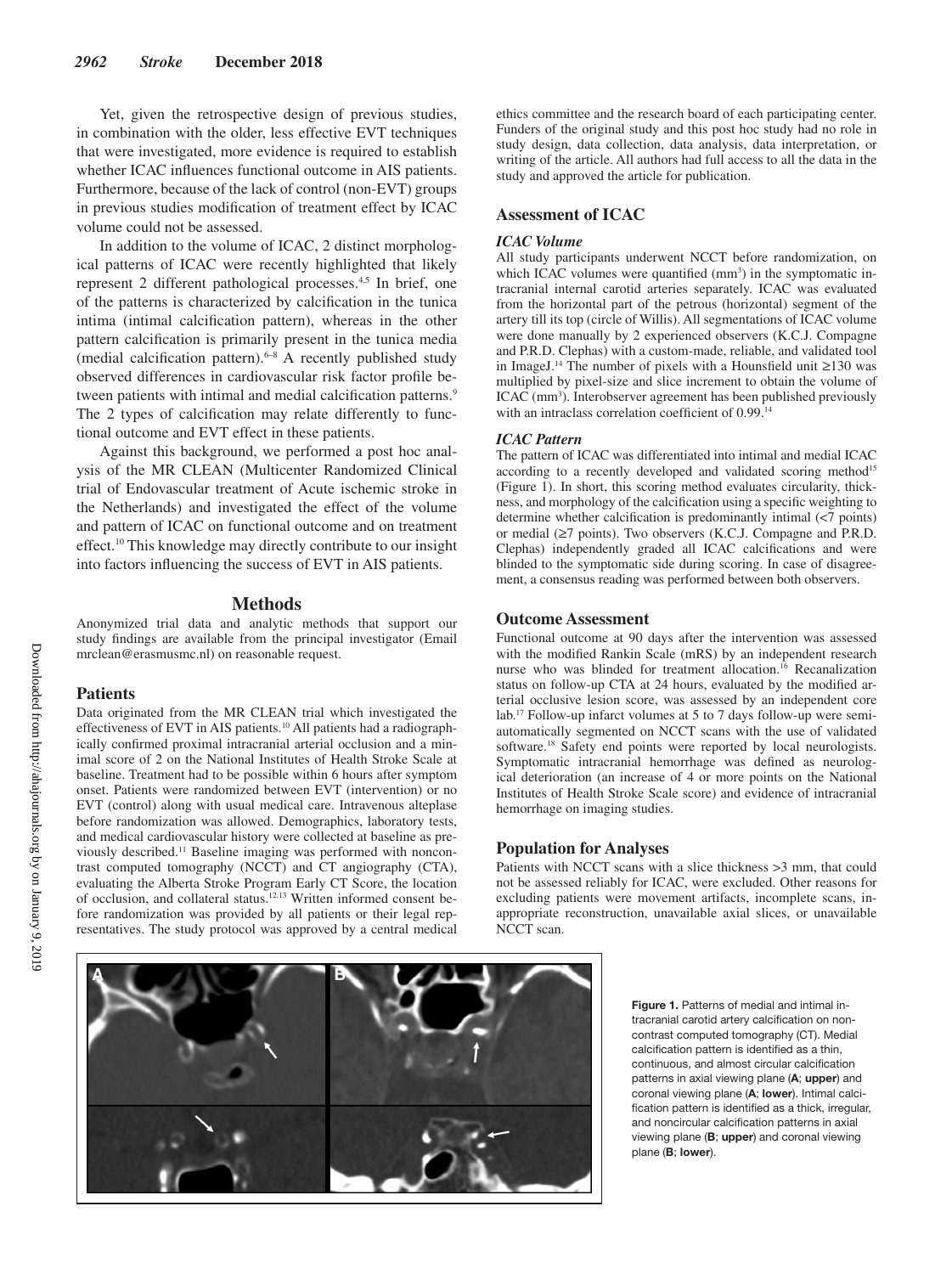## **Statistical Analysis**

Baseline characteristics of included patients between both intervention and control group were compared by means of the Mann-Whitney *U* test for continuous variables because of non-normal distributions, and  $\chi^2$  test was used for categorical variables. The correlation between ICAC volume and age was evaluated by the Spearman rank correlation coefficient. Cohen's kappa value (κ) and proportion of agreement were calculated to define the level of interobserver agreement in grading ICAC pattern.

About ICAC volume, data were handled in 2 approaches. First, for continuous analyses, ICAC volumes were natural log-transformed after adding 1.0 mm<sup>3</sup> to all volumes to deal with volumes of 0 mm<sup>3</sup> (ln(ICAC volume +1.0)) because of the skewed distribution. Second, quartiles of ICAC volume of the total population were created. For illustration purposes, we compared the outcomes between the lower 3 quartiles with the upper (fourth) quartile; defined as severe ICAC. We assessed the association of ICAC volume and pattern (intimal calcification versus medial calcification pattern) with functional outcome (mRS score of 0–6) using ordinal logistic regression models (shift analysis). Relationships of ICAC volume or pattern with successful recanalization on follow-up CTA (modified Arterial Occlusive Lesion score) were assessed with adjusted ordinal logistic regression models. Linear regression was used to assess to association between ICAC volume and pattern with follow-up infarct volume. Modification of treatment effect by ICAC volume and pattern was tested with a multiplicative interaction term. In the first model, adjustments for age and sex only were made. In a second model, additional adjustments were made for cardiovascular risk factors: smoking, diabetes mellitus, atrial fibrillation, myocardial infarction, and history of hypertension according revised Framingham stroke risk profile.19 In the third model, adjustments were also made for prestroke mRS, National Institutes of Health Stroke Scale at baseline, occlusion of the internal carotid artery terminus, collateral status on baseline CTA, and time to randomization as proven predictors of outcome.<sup>20</sup> *P* values  $\leq 0.05$ were considered as statistically significant. Analyses were performed with R statistical software (version 3.4.2) using packages foreign, rms, MASS, irr, and ggplot2.

# **Results**

In total, 128 patients were excluded because of a slice thickness >3 mm on NCCT. Additional reasons for excluding patients were movement artifacts (n=20), incomplete scans (n=5), inappropriate reconstruction (n=1), unavailable axial slices (n=1), and unavailable NCCT scan (n=1). In total, 344 of the 500 patients (69%) in the MR CLEAN trial were included in this post hoc subgroup analysis (Table I in the [online-only Data Supplement](https://www.ahajournals.org/doi/suppl/10.1161/STROKEAHA.118.022400)). Baseline characteristics of the study participants were equally distributed in the intervention and control group as shown in Table 1.

# **ICAC Volume**

ICAC in the symptomatic intracranial carotid artery of ischemic stroke (symptomatic ICAC) was present in 270 (78%) patients: 122/156 (78%) patients in the intervention group and 148/188 (79%) patients in the control group. Median ICAC volume in the symptomatic carotid artery was 69.8 mm<sup>3</sup> (interquartile range, 19.2–171.1 mm<sup>3</sup>). A moderate correlation (ρ=0.6; *P*<0.001) between symptomatic ICAC volume and age was observed. There was no statistically significant difference in median volume of symptomatic ICAC between both treatment allocations (respectively, 65.5 versus 81.9 mm3 ; *P*=0.81).

Overall, larger symptomatic ICAC volumes were not significantly associated with poorer functional outcome

#### **Table 1. Baseline Characteristics of Analyzed Patients**

|                                                                   | <b>Control Group</b><br>$(n=188)$ | Intervention<br>Group $(n=156)$ | PValue |
|-------------------------------------------------------------------|-----------------------------------|---------------------------------|--------|
| Age, median (IQR)                                                 | 66 (56-76)                        | 66 (57-76)                      | 0.97   |
| Sex male (%)                                                      | 108 (57.4)                        | 96 (61.5)                       | 0.51   |
| NIHSS at baseline, median (IQR)                                   | 18 (14-22)                        | $18(14 - 21)$                   | 0.29   |
| Previous stroke (%)                                               | 19 (10.1)                         | 22 (14.1)                       | 0.33   |
| Atrial fibrillation (%)                                           | 48 (25.5)                         | 44 (28.2)                       | 0.66   |
| Diabetes mellitus (%)                                             | 22 (11.7)                         | 26 (16.7)                       | 0.24   |
| Smoking (%)                                                       | 54 (28.7)                         | 47 (30.1)                       | 0.87   |
| Myocardial infarction (%)                                         | 32 (17.0)                         | 23 (14.7)                       | 0.58   |
| Hypertension (%)                                                  | 89 (47.3)                         | 60 (38.5)                       | 0.12   |
| Prestroke mRS score of $\leq$ 2 (%)                               | 171 (91.0)                        | 141 (90.4)                      | 1.00   |
| Systolic blood pressure at<br>baseline (mm Hg), median (IQR)      | 142 (130-160)                     | 143 (128-159)                   | 0.51   |
| Treatment with IV alteplase (%)                                   | 170 (90.4)                        | 134 (85.9)                      | 0.26   |
| ASPECTS $\geq$ 8 at baseline (%)*                                 | 153 (82.3)                        | 116 (74.8)                      | 0.12   |
| Location of intracranial occlusion on baseline CTA (%)§           |                                   |                                 | 0.92   |
| ICA                                                               | 3(1.6)                            | 1(0.6)                          |        |
| ICA-T                                                             | 48 (25.5)                         | 42 (26.9)                       |        |
| M1                                                                | 116 (61.7)                        | 97 (62.2)                       |        |
| M <sub>2</sub>                                                    | 19(10.1)                          | 15(9.6)                         |        |
| A1 or A2                                                          | 2(1.1)                            | 1(0.6)                          |        |
| Collateral status on baseline CTA (%)†                            |                                   |                                 | 0.71   |
| Absent collaterals                                                | 11(6.0)                           | 8(5.2)                          |        |
| Poor collaterals                                                  | 47 (25.5)                         | 47 (30.3)                       |        |
| Moderate collaterals                                              | 77 (41.8)                         | 57 (36.8)                       |        |
| Good collaterals                                                  | 49 (26.6)                         | 43 (27.7)                       |        |
| Extracranial ICA $\geq$ 50%<br>stenosis (%)                       | 19(10.1)                          | 212 (13.5)                      | 0.43   |
| Extracranial ICA occlusion (%)                                    | 14(7.4)                           | 11(7.1)                         | 1.00   |
| No ICAC at symptomatic side of<br>stroke (%)                      | 14 (7.4)                          | 11(7.1)                         | 1.00   |
| ICAC volume at symptomatic<br>side of stroke, median (IQR)        | $41(1 - 120)$                     | $34(2 - 114)$                   | 0.81   |
| ICAC pattern at symptomatic side of stroke (%)                    |                                   |                                 | 0.66   |
| No calcification                                                  | 40 (21.3)                         | 34 (21.8)                       |        |
| Intimal calcification                                             | 61 (32.4)                         | 57 (36.5)                       |        |
| <b>Medial calcification</b>                                       | 87 (46.3)                         | 65 (41.7)                       |        |
| Time from stroke onset to<br>randomization (min), median<br>(IQR) | 188 (144-260)                     | 191 (147-240)                   | 0.57   |

ASPECTS indicates Alberta Stroke Program Early CT Score; CTA, computed tomography angiography; ICA-T, internal carotid artery terminus; ICAC, intracranial carotid artery calcification; IQR, interquartile range; mRS, modified Rankin Scale; and NIHSS, National Institutes of Health Stroke Scale.

\*ASPECTS was missing for 3 patients.

†Collaterals were graded on baseline CTA on a 4 grade scale: absent collaterals (0% filling of occluded territory), poor collaterals (0–49% filling of occluded territory), moderate collaterals (50–99% filling of occluded territory), and good collaterals (100% filling of occluded territory).

‡Data were missing for 2 patients.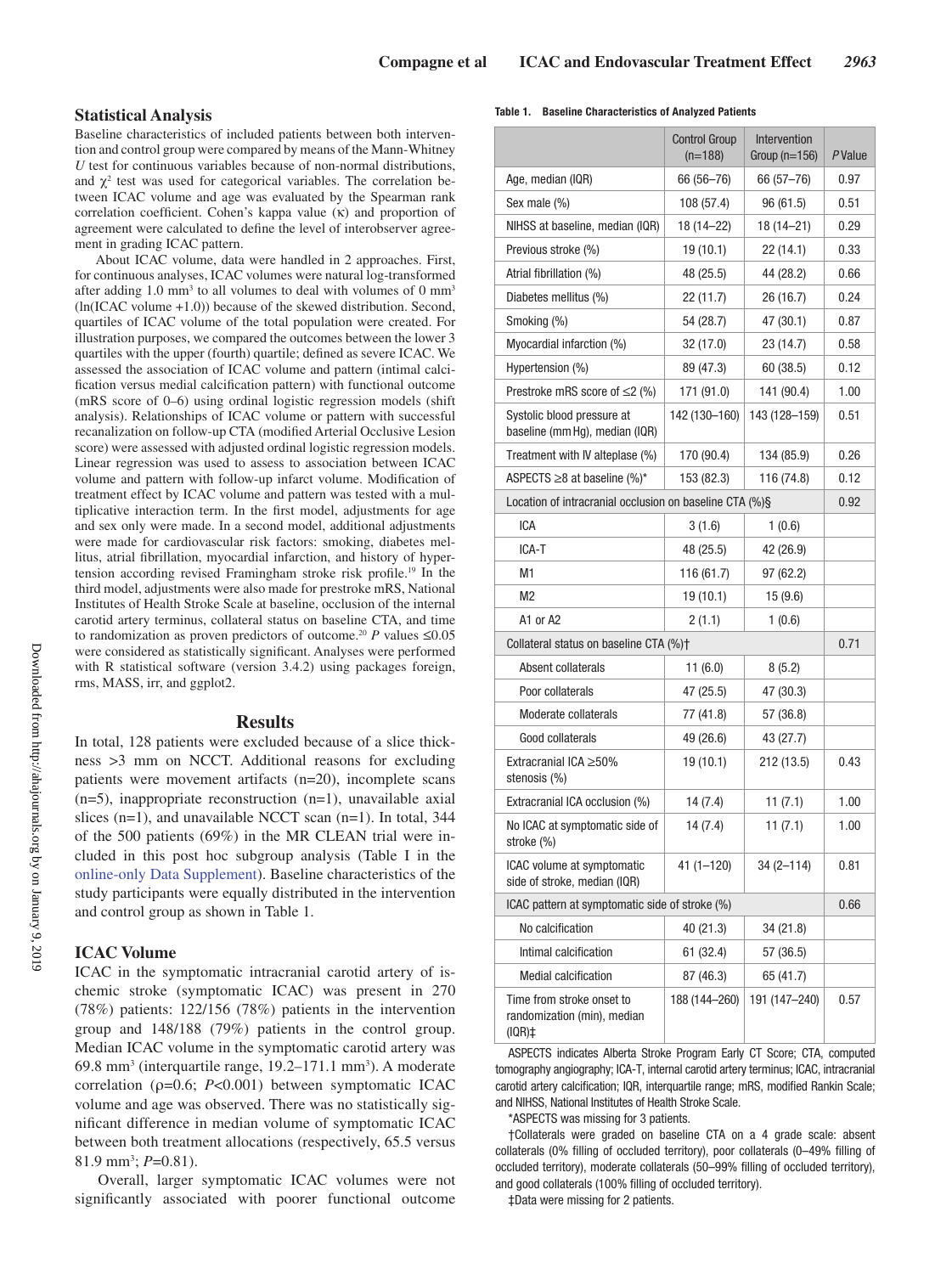(adjusted common odds ratio [acOR] per unit increase in logtransformed ICAC volume 1.01; 95% CI, 0.89–1.13) in our first model. After additional adjustments, symptomatic ICAC volume was still not significantly associated with functional outcome (acOR, 0.99; 95% CI, 0.83–1.03). Treatment effects were similar in patients with severe ICAC volume (>119.2) mm<sup>3</sup>) and patients with nonsevere ICAC (Table 2) and no effect modification was observed (*P* interaction=0.61). Furthermore, the effect of treatment on final recanalization status and final infarct volume was comparable in patients with severe ICAC volume and patients with nonsevere ICAC volume without a significant effect modification (*P* interaction=0.66 and 0.77, respectively).

# **ICAC Pattern**

In the 270 patients with ICAC, we found 118 intimal calcification patterns and 152 medial calcification patterns in the symptomatic intracranial carotid artery (Figure 1). A good interobserver agreement was found in grading ICAC pattern (total agreement 93.9%; κ=0.88). No difference in distribution of ICAC pattern was observed between the intervention and control group (*P*=0.43). Patients with a medial ICAC pattern were in general older, more often female and had more often a history of diabetes mellitus, myocardial infarction, hypertension, and poorer collateral status on baseline CTA (Table II in the [online-only Data Supplement\)](https://www.ahajournals.org/doi/suppl/10.1161/STROKEAHA.118.022400).

In patients with ICAC, a medial calcification pattern was not associated with a shift to a poorer functional outcome (acOR, 0.62; 95% CI, 0.38–1.04). A significant EVT treatment effect was observed in patients with medial calcification pattern (acOR, 2.32; 95% CI, 1.23–4.39). This in contrast to patients with intimal calcification pattern, in whom we observed no treatment effect (acOR, 0.82; 95% CI, 0.40– 1.68; Table 3; Figure 2). Consequently, a significant effect modification by ICAC pattern was noted (*P* interaction=0.04; Table 4). In EVT-treated patients, we observed a lower impact of reperfusion on functional outcome in patients with intimal ICAC pattern compared with patients with medical ICAC pattern (Table III in the [online-only Data Supplement](https://www.ahajournals.org/doi/suppl/10.1161/STROKEAHA.118.022400)).

Recanalization grades on follow-up CTA were significantly higher in the intervention group in patients with medial and intimal calcification pattern (respectively, acOR, 11.26; 95% CI, 3.86–32.90 and acOR, 7.69; 95% CI, 2.41–24.59) with no observed significant treatment modification by ICAC pattern (*P* interaction=0.28).

In the control group, median follow-up infarct volumes were significantly larger in patients with medial calcification pattern compared with intimal calcification pattern (respectively, median volume 99.46 versus 69.52 mL; *P*=0.01). However, in the intervention group, infarct volumes did not differ between both calcification patterns (respectively, median volume 51.93 versus 55.12 mL; *P*=0.40). Compared with patients with intimal calcification pattern, patients with medial calcification pattern showed a larger effect on follow infarct volume. However, no significant effect modification was observed (*P* interaction=0.51).

There was no difference in the occurrence of serious adverse events or symptomatic intracerebral hemorrhage between patients with medial calcification pattern in the treatment and control groups (Table IV in the [online-only Data](https://www.ahajournals.org/doi/suppl/10.1161/STROKEAHA.118.022400)  [Supplement](https://www.ahajournals.org/doi/suppl/10.1161/STROKEAHA.118.022400)). In patients with intimal calcification pattern, serious adverse events occurred more often in the intervention group. However, the absolute difference of 18% between was statistically nonsignificant (*P*=0.07).

# **Discussion**

We did not find an association of ICAC volume with functional outcome after AIS because of large vessel occlusion

**Table 2. Association of Treatment Allocation With Functional Outcome,\* Recanalization on CTA and Follow-Up Infarct Volume on CT According to Severity of Calcification Volume of the Intracranial Carotid Artery at the Symptomatic Side of Ischemic Stroke**

|                               | Functional Outcome*            | Recanalization+                | Follow-Up Infarct Volume‡  |  |  |
|-------------------------------|--------------------------------|--------------------------------|----------------------------|--|--|
|                               | acOR (95% CI)                  | acOR (95% CI)                  | $\beta$ (95% CI)           |  |  |
| Intervention vs control group |                                |                                |                            |  |  |
| Nonsevere ICAC (n=258)        |                                |                                |                            |  |  |
| Model 1                       | 1.64 (1.05 to 2.55)            | 5.53 (2.99 to 10.28)           | $-0.19$ ( $-0.51$ to 0.14) |  |  |
| Model 2                       | 1.71 $(1.09 \text{ to } 2.69)$ | $5.86(3.11 \text{ to } 11.01)$ | $-0.21$ ( $-0.53$ to 0.12) |  |  |
| Model 3                       | 1.69 (1.06 to 2.70)            | 7.91 (3.94 to 15.90)           | $-0.17$ ( $-0.47$ to 0.13) |  |  |
| Severe ICAC (n=86)            |                                |                                |                            |  |  |
| Model 1                       | $1.99(0.91)$ to 4.35)          | 8.83 (2.75 to 28.39)           | $-0.63$ ( $-1.31$ to 0.06) |  |  |
| Model 2                       | 1.67 (0.75 to 3.74)            | 9.12 (2.54 to 32.76)           | $-0.55$ ( $-1.24$ to 0.14) |  |  |
| Model 3                       | 1.91 (0.80 to 4.57)            | 6.11(1.54 to 24.27)            | $-0.61$ ( $-1.28$ to 0.06) |  |  |

Model 1: adjusted for age and sex. Model 2: model 1 and plus adjustments for smoking, diabetes mellitus, atrial fibrillation, myocardial infarction, and history of hypertension. Model 3: model 2 plus adjustments for prestroke mRs, NIHSS at baseline, occlusion of the internal carotid artery terminus, collateral status at baseline CTA, and time to randomization. acOR indicates adjusted common odds ratio; CTA, computed tomography angiography; ICAC, intracranial carotid artery calcification; mRS, modified Rankin Scale; NCCT, noncontrast computed tomography; and NIHSS, National Institutes of Health Stroke Scale.

\*Effect parameters is the acOR for a shift in the direction of a better outcome on the mRS in favor of the intervention.

†Data on recanalization on follow-up CTA was missing for 64 (24%) patients of which 28 patients died.

‡Data on follow-up infarct volume on NCCT 5–7 days was missing for 26 patients (8%) of which 8 patients died before assessment.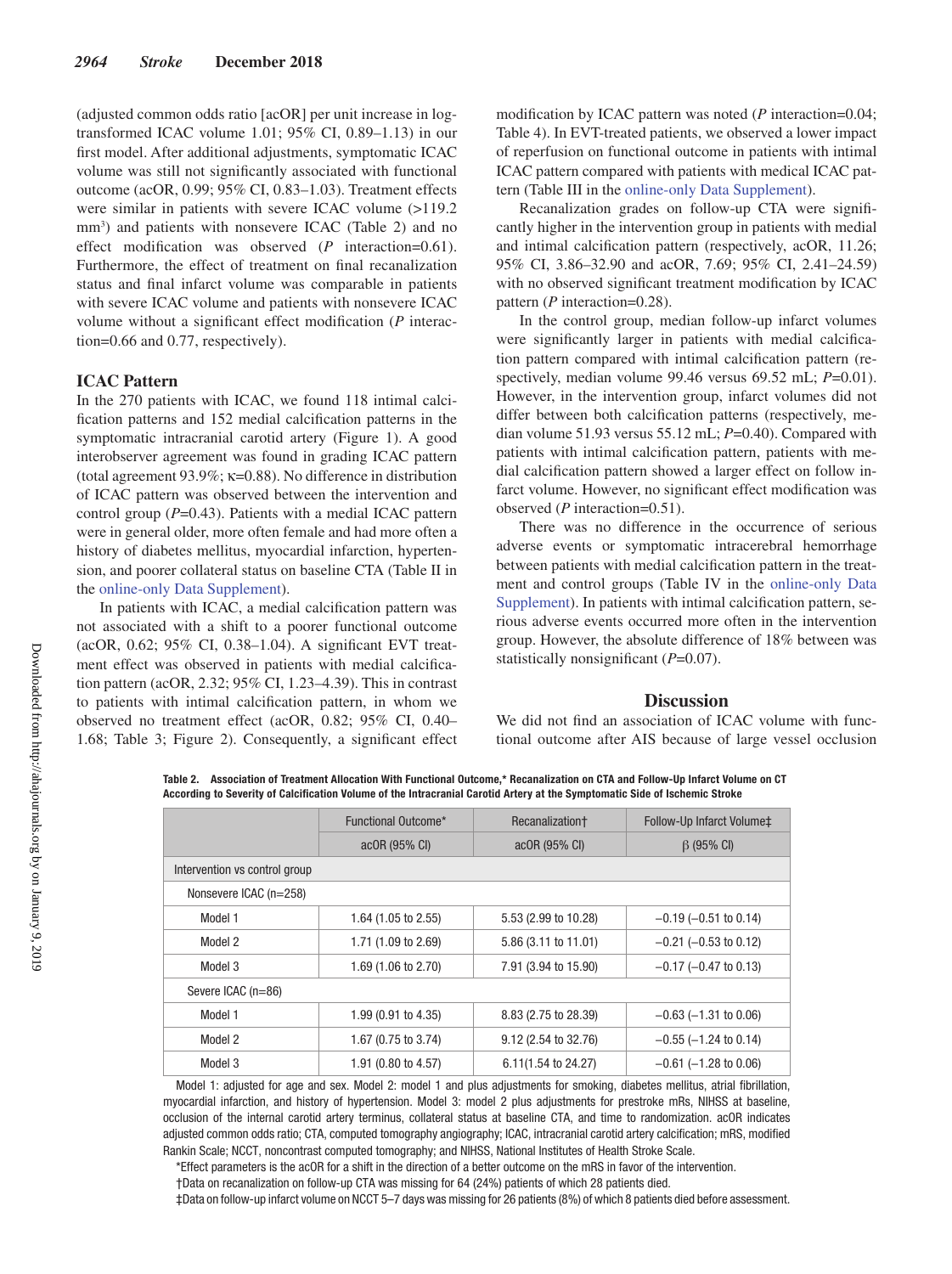|                                         | Functional Outcome*   | Recanalization+<br>Follow-Up Infarct Volume‡ |                                 |  |
|-----------------------------------------|-----------------------|----------------------------------------------|---------------------------------|--|
|                                         | acOR (95% CI)         | acOR (95% CI)                                | $\beta$ (95% CI)                |  |
| Intervention vs control group           |                       |                                              |                                 |  |
| Total sample (n=344)                    |                       |                                              |                                 |  |
| Model 1                                 | 1.70 (1.16 to 2.50)   | 5.90 (3.44 to 10.12)                         | $-0.29$ ( $-0.58$ to 0.01)      |  |
| Model 2                                 | 1.74 (1.18 to 2.56)   | 6.19 (3.56 to 10.77)                         | $-0.31$ ( $-0.61$ to $-0.02$ )  |  |
| Model 3                                 | 1.70 (1.13 to 2.52)   | 7.47 (4.15 to 13.45)                         | $-0.27$ ( $-0.58$ to $-0.01$ )  |  |
| No calcification $(n=74)$               |                       |                                              |                                 |  |
| Model 1                                 | 2.22 (0.96 to 5.14)   | 4.42 (1.52 to 12.03)                         | $-0.46$ ( $-1.06$ to 0.13)      |  |
| Model 2                                 | 2.27 (0.95 to 5.42)   | 4.63 (1.59 to 13.49)                         | $-0.51$ ( $-1.14$ to 0.12)      |  |
| Model 3                                 | 2.43 (0.99 to 6.05)   | 5.86 (1.81 to 18.93)                         | $-0.45$ ( $-0.96$ to 0.06)      |  |
| Medial calcification pattern $(n=152)$  |                       |                                              |                                 |  |
| Model 1                                 | 2.63 (1.43 to 4.83)   | 11.11 (4.11 to 30.06)                        | $-0.46$ ( $-0.90$ to $-0.02$ )  |  |
| Model 2                                 | 2.55 (1.38 to 4.72)   | 12.10 (4.28 to 34.15)                        | $-0.41(-0.83 \text{ to } 0.01)$ |  |
| Model 3                                 | 2.32 (1.23 to 4.39)   | 11.26 (3.86 to 32.90)                        | $-0.28$ ( $-0.69$ to 0.13)      |  |
| Intimal calcification pattern $(n=118)$ |                       |                                              |                                 |  |
| Model 1                                 | $0.81$ (0.42 to 1.54) | 4.32 (1.76 to 10.60)                         | $0.08$ (-0.44 to 0.61)          |  |
| Model 2                                 | $0.76$ (0.39 to 1.50) | 3.91 (1.51 to 10.11)                         | $0.13$ (-0.41 to 0.68)          |  |
| Model 3                                 | 0.82 (0.40 to 1.68)   | 7.69 (2.41 to 24.59)                         | $0.00$ (-0.49 to 0.49)          |  |

| Table 3. Association of Treatment Allocation With Functional Outcome,* Follow-Up Infarct Volume on CTA and Recanalization |  |
|---------------------------------------------------------------------------------------------------------------------------|--|
| <b>According to Calcification Pattern</b>                                                                                 |  |

Model 1: adjusted for age and sex. Model 2: model 1 and plus adjustments for smoking, diabetes mellitus, atrial fibrillation, myocardial infarction, and history of hypertension. Model 3: model 2 plus adjustments for prestroke mRs, NIHSS at baseline, occlusion of the internal carotid artery terminus, collateral status at baseline CTA, and time to randomization. acOR indicates adjusted common odds ratio; CTA, computed tomography angiography; ICAC, intracranial carotid artery calcification; mRS, modified Rankin Scale; NCCT, noncontrast computed tomography; and NIHSS, National Institutes of Health Stroke Scale.

\*Effect parameters is the acOR for a shift in the direction of a better outcome on the mRS in favor of the intervention.

†Data on recanalization on follow-up CTA was missing for 64 (24%) patients of which 28 patients died.

‡Data on follow-up infarct volume on NCCT 5–7 days was missing for 26 patients (8%) of which 8 patients died before assessment.

nor modification of EVT treatment effect by ICAC volume. We found a trend towards a worse outcome in patients with medial ICAC pattern. Notwithstanding, patients with a medial ICAC pattern benefited from EVT in contrast to patients with intimal ICAC pattern.

In our analysis, the volume of ICAC was not associated with functional outcome as opposed to a recent observational study.2 This discrepancy may be explained by different study design, but selection of patients may have contributed to the findings. In that study, EVT was not yet standard care. Patients were only eligible for EVT if intravenous thrombolysis was contraindicated and specific clinical characteristics (National Institutes of Health Stroke Scale score of ≥6 and Alberta Stroke Program Early CT Score of >6) were present. Because of the pragmatic design of the randomized MR CLEAN trial, the patients included in our study reflect the population encountered in clinical practice. Another added value of our study compared with previous studies was the randomized controlled design which allowed us to investigate treatment effect modification by ICAC volume and pattern.

Two other studies that investigated effect of ICAC on revascularization and functional outcome assessed ICAC qualitatively using different evaluating approaches which did not differentiate between volume or pattern. One study included patients with a middle cerebral artery occlusion who received EVT and intravenous thrombolysis and found a significant association between high calcification burden and poor functional outcome (defined as mRS score of 5 or 6).3 However, the analysis was not stratified by type of treatment. Another study included EVT patients by perfusion imaging selection and found no association between total carotid siphon calcium score and successful reperfusion (Thrombolysis in Cerebral Infarction ≥2b) or good functional outcome (mRS score of  $\leq$ 2).<sup>21</sup> All 3 previous studies used a dichotomized mRS as primary outcome, and thus reported only the proportion of patients with a good functional outcome. Evaluating the entire mRS range with ordinal analysis, allows patients with suboptimal, but clinically important improvements to be captured and might outperform dichotomized outcomes used in other studies.<sup>22</sup>

In a recently published study, the risk factors of intimal and medial calcification patterns in patients with suspected ischemic stroke were investigated. Similar results to our observations were described with regard to clinical characteristics across the different ICAC patterns. Patients with medial calcification pattern were significantly older and less often male, suffered more often from diabetes mellitus and smoked less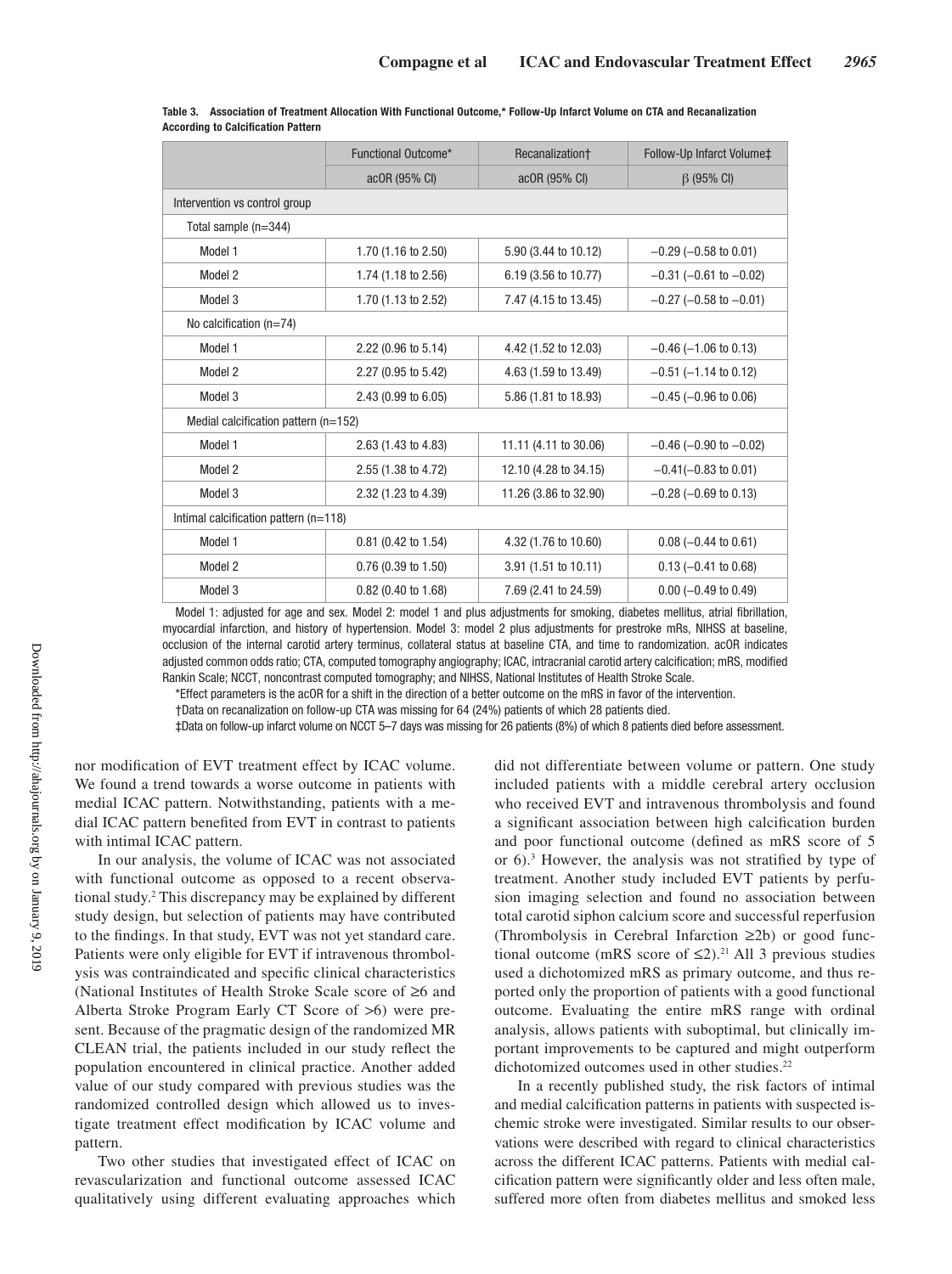

Figure 2. Distribution of modified Rankin Scale (mRS) scores at 90 days in patients with no calcification, medial, or intimal calcification pattern of the intracranial carotid artery at symptomatic side of ischemic stroke. A significant difference in the distribution of scores between both groups was observed in patients with medial calcification pattern but not in patients with intimal calcification pattern and no calcification. Numbers in bars are absolute numbers.

often.9 The poor functional outcome in patients with medial calcification pattern could be explained by arterial stiffening, characterized by an increasing pulse pressure, which causes impaired regulation of distal blood flow.<sup>23</sup> This may lead to an impaired distal microvascular cerebral perfusion and thereby failure to improve microvascular function (Windkessel effect).<sup>24</sup> Earlier studies investigated the pattern of calcifications in relation to clinical outcome in other cardiovascular

diseases. They identified medial calcification as a risk factor for foot amputation in patients with diabetes mellitus compared with intimal calcifications, and it also appeared to be a strong prognostic marker for mortality in dialysis patients with end-stage renal disease.<sup>25-27</sup>

We found a significant treatment effect in favor of EVT in patients with medial calcification pattern but not in patients with an intimal calcification pattern. One could hypothesize

**Table 4.** *P* **Interaction Values Between Treatment Groups (Intervention Versus Control) and ICAC Volume or Pattern**

|         | <b>ICAC Volume</b>           |                | <b>ICAC Pattern</b>         |                              |                |                             |
|---------|------------------------------|----------------|-----------------------------|------------------------------|----------------|-----------------------------|
|         | <b>Functional</b><br>Outcome | Recanalization | Follow-Up Infarct<br>Volume | <b>Functional</b><br>Outcome | Recanalization | Follow-Up Infarct<br>Volume |
| Model 1 | 0.428                        | 0.385          | 0.593                       | 0.009                        | 0.109          | 0.115                       |
| Model 2 | 0.561                        | 0.391          | 0.684                       | 0.021                        | 0.126          | 0.177                       |
| Model 3 | 0.607                        | 0.657          | 0.770                       | 0.036                        | 0.276          | 0.511                       |

Model 1: adjusted for age and sex. Model 2: model 1 and plus adjustments for smoking, diabetes mellitus, atrial fibrillation, myocardial infarction, and history of hypertension. Model 3: model 2 plus adjustments for prestroke mRS, NIHSS at baseline, occlusion of the internal carotid artery terminus, collateral status at baseline CTA, and time to randomization. CTA, computed tomography angiography; ICAC, intracranial carotid artery calcification; mRS, modified Rankin Scale; and NIHSS, National Institutes of Health Stroke Scale.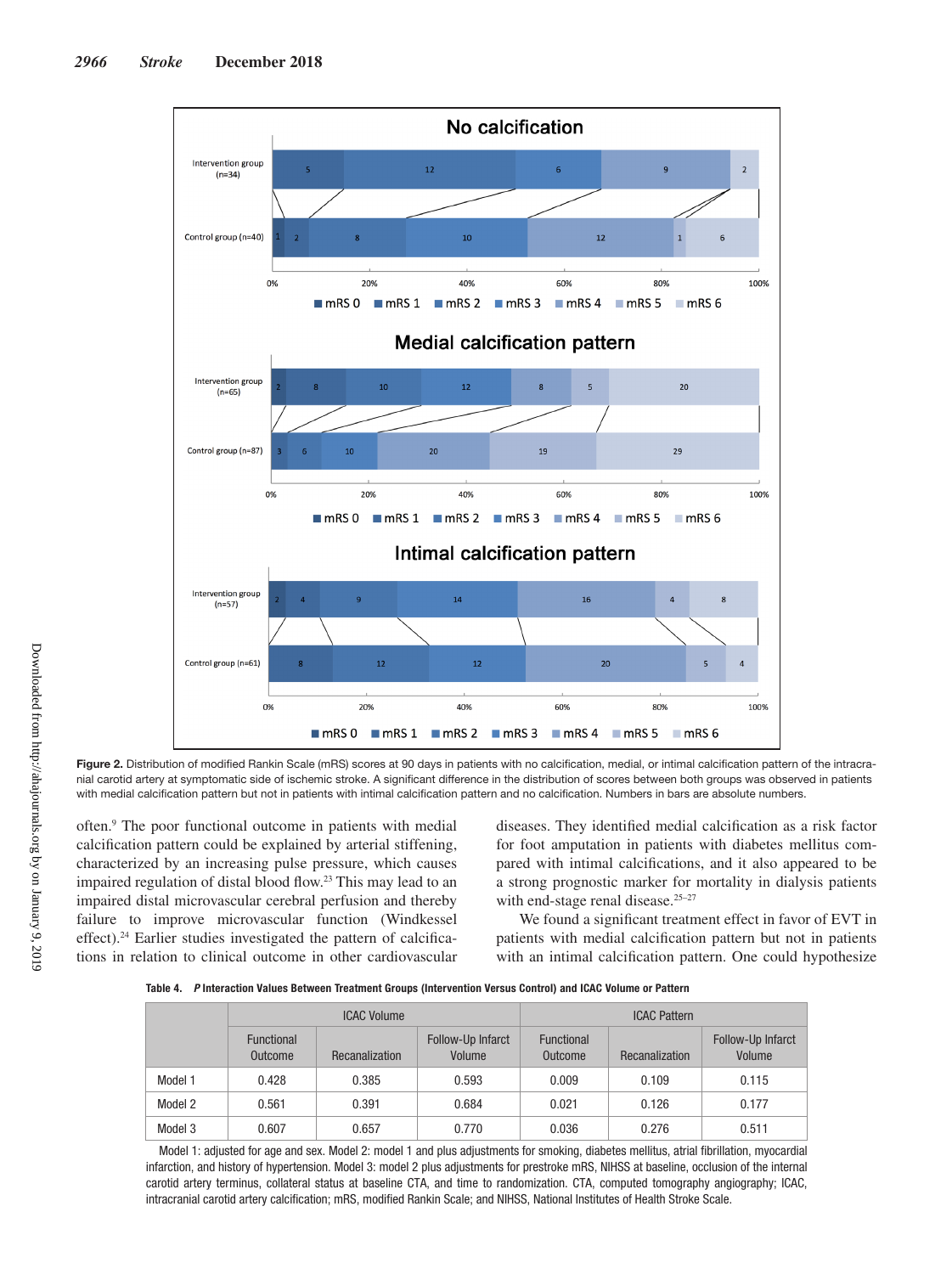that patients with medial calcifications, which is accompanied by arterial stiffening have already a compromised microcirculation and have developed already a microcollateral pathways. Another reason for our findings could be that the thrombus is different in patients with intimal and medial calcifications and that EVT is less effective in removing the thrombus in toto in patients with intimal calcification pattern. Furthermore, although infarct volumes in EVT-treated patients did not differ between the 2 ICAC patterns, the beneficial effect of EVT about prevention of infarct volume might be reduced in patients with intimal calcification pattern. Intimal calcifications are associated with local atherosclerotic plaques which might lead to plaque disruption and microemboli during stent retrieval. Besides, EVT might cause damage to the vascular endothelium as has been showed in different studies.<sup>28</sup> It is known that atherosclerosis is also related to endothelial damage. $29-31$  It might be possible that endothelium in patients with intimal ICAC pattern is more prone to damage which may results in secondary injury of brain tissue.

A recent postmortem histopathologic correlation study showed that the pattern of ICAC can be reliably assessed on NCCT, and the developed scoring method was used in our study.15 Since NCCT is daily practice in AIS patients, determining the pattern of ICAC could be an interesting prognostic marker for selection of patients for EVT. Our experience is that this scoring method can be easily applied in clinical practice, as it can be executed quickly, and has a good interobserver agreement.

There are several limitations to our study. First, the quality of NCCT scans varied between patients because of different scanning protocols used in the participating centers of the MR CLEAN trial. Exclusion of patients in our analysis was slice thickness >3 mm which could have led to underestimation or overestimation of ICAC volume and misclassification of ICAC pattern. Therefore, our post hoc study included a limited number of patients, which contributed to the fairly wide CIs. Consequently, the results of the current study are rather hypothesis generating than definitive results that merit a change in imaging-based selection of AIS patients for EVT. Future studies dedicated to this topic must be performed to investigate whether these results hold. Second, significant observed baseline characteristics were observed between both ICAC patterns which may be important confounders. Although we adjusted for these confounding variables using covariableadjusted regression analyses. However, residual confound might still be present. An important note with regard to these baseline differences is that these differences may also partly reflect the presence of the dominant ICAC patterns in these persons as recently published.<sup>9</sup> About the observed differences in treatment effect, confounding will be marginal because of randomization between EVT and non-EVT. Third, our study used the recently published scoring method of Kockelkoren et al.15 Another possible scoring method is the modified Woodcock scale, which visually characterizes ICAC from 0 (absent) to 3 (thick, continuous calcification) $32,33$  combining volume and pattern in one score which is not desirable for our study. The score by Kockelkoren et al<sup>15</sup> is developed to specifically determine the pattern of ICAC and it is histopathologically validated. Finally, we could not assess impaired cerebral

microperfusion between both ICAC patterns in our study. In the MR CLEAN trial, CT or magnetic resonance imaging perfusion scans were not performed by the protocol. For future research, it would also be interesting to investigate the association between both degree of white matter hyperintensities and both ICAC patterns.

Further studies on patients from larger cohorts and randomized controlled trials are necessary to confirm our findings, but also to comprehend the underlying pathophysiological mechanism that determines the relation between ICAC pattern, treatment effect, and functional outcome.

#### **Summary**

The benefit of EVT in AIS patients with a medial calcification pattern is larger than the benefit in patients with an intimal calcification pattern.

## **Sources of Funding**

The MR CLEAN trial (Multicenter Randomized Clinical trial of Endovascular treatment for acute ischemic stroke in the Netherlands) was partly funded by the Dutch Heart Foundation and by unrestricted grants from AngioCare BV, Medtronic/Covidien/EV3, MEDAC GmbH/ LAMEPRO, Penumbra Inc, Stryker, and Top Medical/Concentric. The MR CLEAN is registered under number NTR1804 in the Dutch trial register and under ISRCTN10888758 in the ISRCTN register.

## **Disclosures**

Dr Majoie reports grants from CVON/Dutch Heart Foundation, during the conduct of the study (paid to institution); grants from TWIN foundation, grants from European Commission, grants from Stryker, outside the submitted work (paid to institution), is shareholder of Nico.lab, a company that focuses on the use of artificial intelligence for medical image analysis. Dr Roos reports a modest amount of shares in Nico-Lab. Dr Berkhemer reports other from Stryker, outside the submitted work. Dr van Zwam reports personal fees from Stryker, personal fees from Cerenovus (paid to institution). Dr Dippel reports grants from Dutch Heart Foundation, grants from the Brain Foundation Netherlands, grants from the Netherlands Organisation for Health Research and Development, grants from Health Holland Top Sector Life Sciences & Health, grants from AngioCare BV, grants from Medtronic/Covidien/EV3, grants from MEDAC Gmbh/ LAMEPRO, grants from Penumbra Inc, grants from Top Medical/ Concentric, grants from Stryker, grants from Thrombolytic Science during the conduct of the study; other from Stryker, other from Medtronic, other from Bracco Imaging, other from Servier, outside the submitted work. Dr van der Lugt reports grants from Dutch Heart Foundation, grants from AngioCare BV, Medtronic/Covidien/ EV3, MEDAC Gmbh/LAMEPRO, Penumbra Inc, Stryker, and Top Medical/Concentric, during the conduct of the study; grants from Stryker, other from Stryker, outside the submitted work. The other authors report no conflicts.

## **References**

- 1. Goyal M, Menon BK, van Zwam WH, Dippel DW, Mitchell PJ, Demchuk AM, et al; HERMES Collaborators. Endovascular thrombectomy after large-vessel ischaemic stroke: a meta-analysis of individual patient data from five randomised trials. *Lancet*. 2016;387:1723–1731. doi: 10.1016/S0140-6736(16)00163-X
- 2. Hernández-Pérez M, Bos D, Dorado L, Pellikaan K, Vernooij MW, López-Cancio E, et al. Intracranial carotid artery calcification relates to recanalization and clinical outcome after mechanical thrombectomy. *Stroke*. 2017;48:342–347. doi: 10.1161/STROKEAHA.116.015166
- 3. Lee SJ, Hong JM, Lee M, Huh K, Choi JW, Lee JS. Cerebral arterial calcification is an imaging prognostic marker for revascularization treatment of acute middle cerebral arterial occlusion. *J Stroke*. 2015;17:67– 75. doi: 10.5853/jos.2015.17.1.67